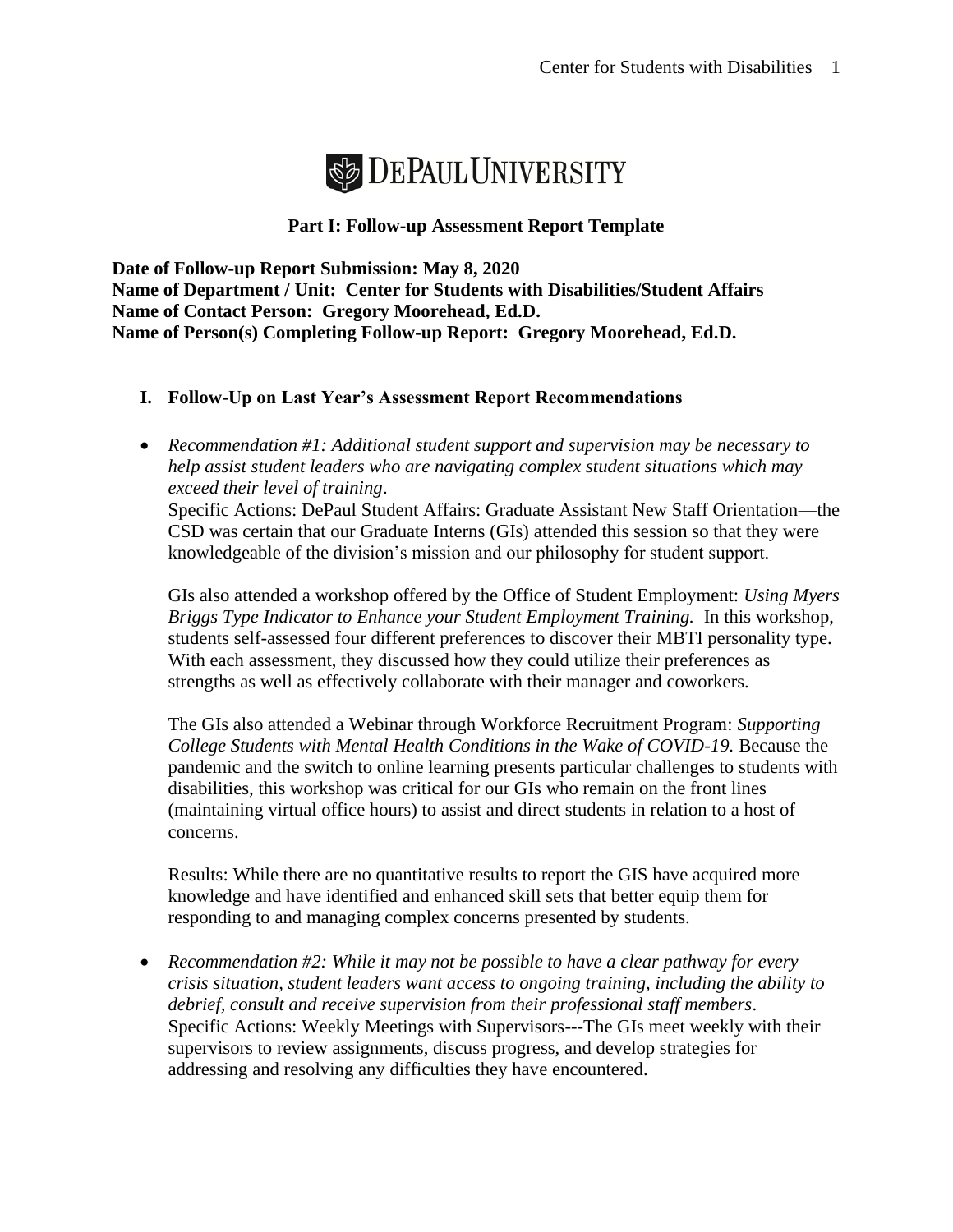Results: While there are no quantitative results to report, our Graduate Interns have developed a virtual office where they greet students (as well as other guests); answer their questions; and help them address concerns, and/or refer them to other CSD staff.

• *Recommendation #3: Student leaders are highly responsible but may need coaching as to when to consult and refer to professional staff members.* 

Specific Actions: GIs are located in CSD offices on both campuses in the reception areas along with the Administrative Assistants.

Results: The office configuration and the work stations for GIs greatly reduce the instances in which GIs would need to manage complex situations without immediate access to and support from a full-time staff member who can coach them through a concern. Because of this configuration GIs can also easily observe full-time staff managing complex student concerns.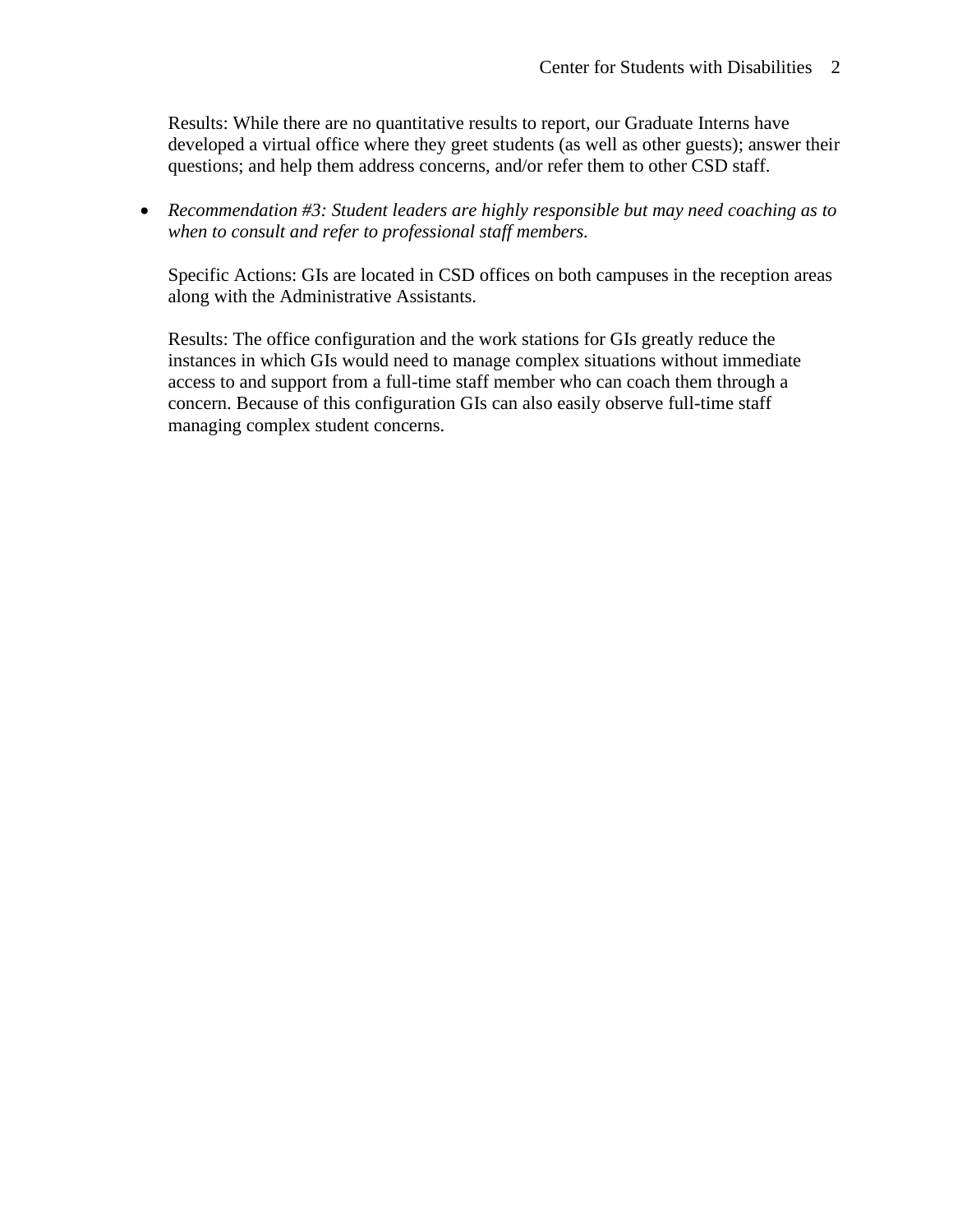

**Part II: Annual Assessment Report Template: Learning** Academic Year: 2019-2020

**Date of Report Submission: November 2, 2020 Name of Department / Unit: Center for Students with Disabilities/Student Affairs Name of Contact Person: Lavonne Kopca Name of Person(s) completing report or contributing to the project: Lavonne Kopca**

#### **I. Abstract**

The social and academic benefits for college students in having a sense of belonging within their institution have been well documented. However, these benefits often escape students with disabilities. The Center for Students with Disabilities (CSD) provides two programs for students that include components to foster a sense of belonging and inclusion within the University. The CSD implemented a learning assessment to determine the extent to which student participants were able to describe the benefits of belonging to a supportive social community. A survey was internally designed with a reflection prompt to collect data at the end of the 2020 spring term. Findings indicate that a slight majority of participants met the learning outcome; however, this was lower than expected. Next steps include revising the program design to improve participant's experiences and mastery of this learning outcome.

#### **II. Assessment Question**

To what extent are students who participate in the CSD School Success Group (SSG) and Delta Alpha Pi (DAPi) International Honor Society able to describe the benefits of belonging to a supportive social community?

## **III. Introduction & Context**

#### **Project Overview**

The Center for Students with Disabilities (CSD) provides accommodations and services designed to create equal access to University facilities, programs, and activities. However, the CSD mission also focuses on supporting students' development of selfadvocacy and independence in order to achieve their academic and personal goals. When students' experience a sense of belonging and inclusion within their postsecondary institution they often experience increased academic success.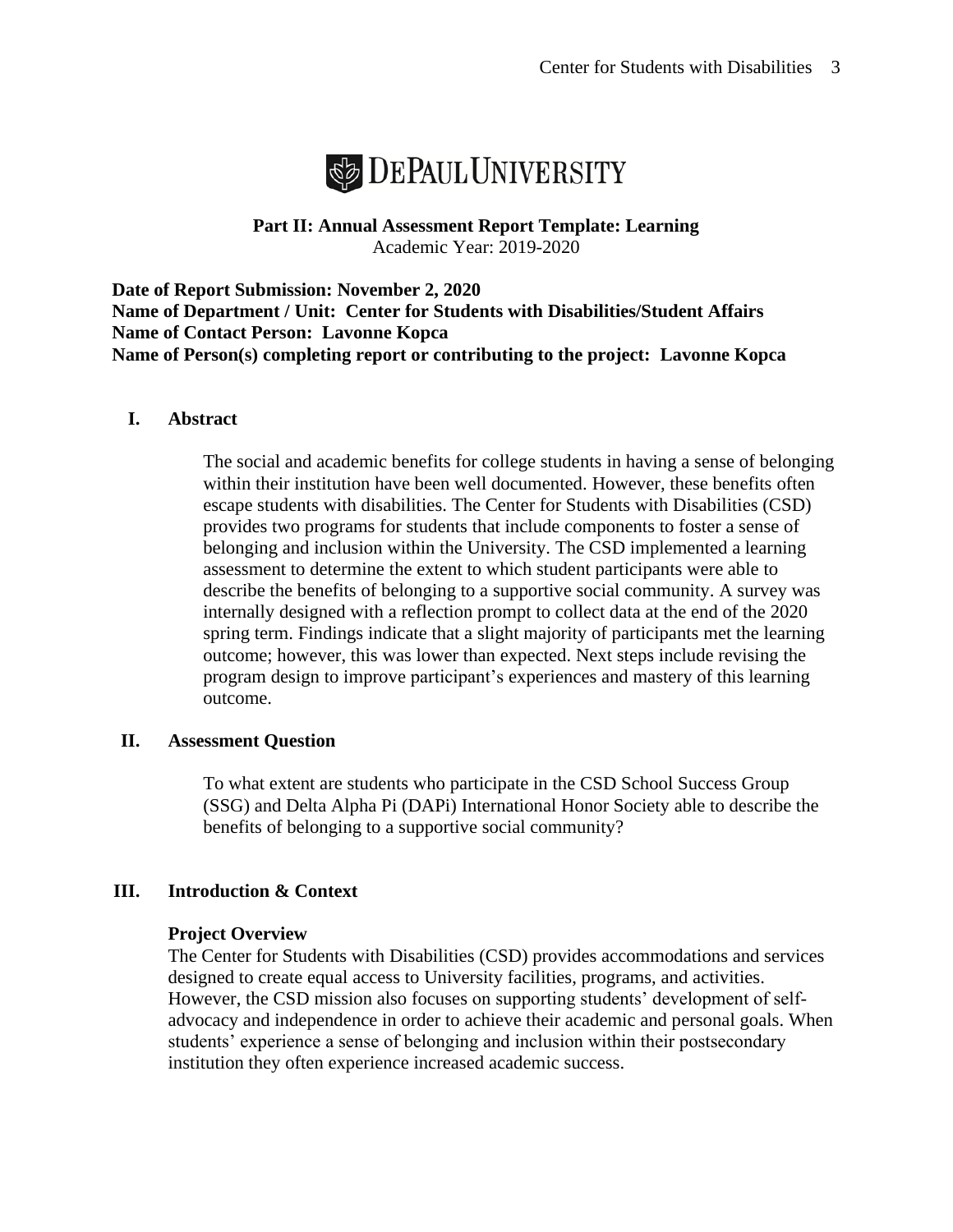### **Learning Outcomes Assessed**

The learning outcome that the Center for Students with Disabilities (CSD) aimed to assess this year fell under a program area that focuses on students' level of engagement and social integration with the University. This program area is to *Foster a Sense of Belonging*. A strong sense of belonging in college students is known to enhance academic performance which is the main goal of the CSD. There are two key activities provided by the CSD that relate to this program area. First, is the School Success Group (SSG) for students whose disability includes challenges with social communication. The second activity is the Delta Alpha Pi (DAPi) Honor Society for students who identify as a student with a disability and meet credit hour and GPA requirements for membership.

- The primary learning outcome the CSD assessed this year was:
	- o Students who participate in activities and services designed to foster a sense of belonging will be able to describe the benefits of belonging to supportive social communities.

### **Context for This Year's Report**

Higher education disability service departments, including the Center for Students with Disabilities (CSD), exist to ensure equal access for students with disabilities to allow for their full participation in educational and co-curricular programs and activities available at the University based upon legal mandates of the Americans with Disabilities Act as Amended (2008) and Section 504 of the 1973 Rehabilitation Act. While higher education institutions are required to meet only a compliance level of access and nondiscrimination, the CSD seeks to provide more holistic programming and support services to promote academic success which we define broadly as persistence to graduation. This includes activities and services to develop students' independence, selfadvocacy, communication, and help-seeking behaviors as well as a sense of belonging and affinity with the University learning community.

Two programs that are directed towards the holistic development of CSD students are the School Success Group (SSG) and the Delta Alpha Pi (DAPi) Honor Society. These two programs are equally intended to foster a sense of belonging for students with disabilities. However, they are also designed to meet the needs of members in each group. The primary goal of the School Success Group is to provide a venue where current students, who have been diagnosed as being on the Autism Spectrum, can interact with and learn from each other. The curriculum is purposely fluid and attempts to address the needs and concerns of the group members. The topics address may include social skills/interaction; communication strategies with peers, professors, employers; executive functioning with a focus on organization and time-management skills; and career readiness such as work related skills, life skills, self-care, stress management and relaxation techniques.

The Delta Alpha Pi (DAPi) Honor Society is an international honor society with 168 chapters in colleges and universities across the country. DAPi celebrates academically successful students with disabilities and seeks to eliminate negative attitudes often associated with disability. Another purpose of DAPi is to develop leadership and advocacy skills in its members. The CSD has organized the DePaul University chapter of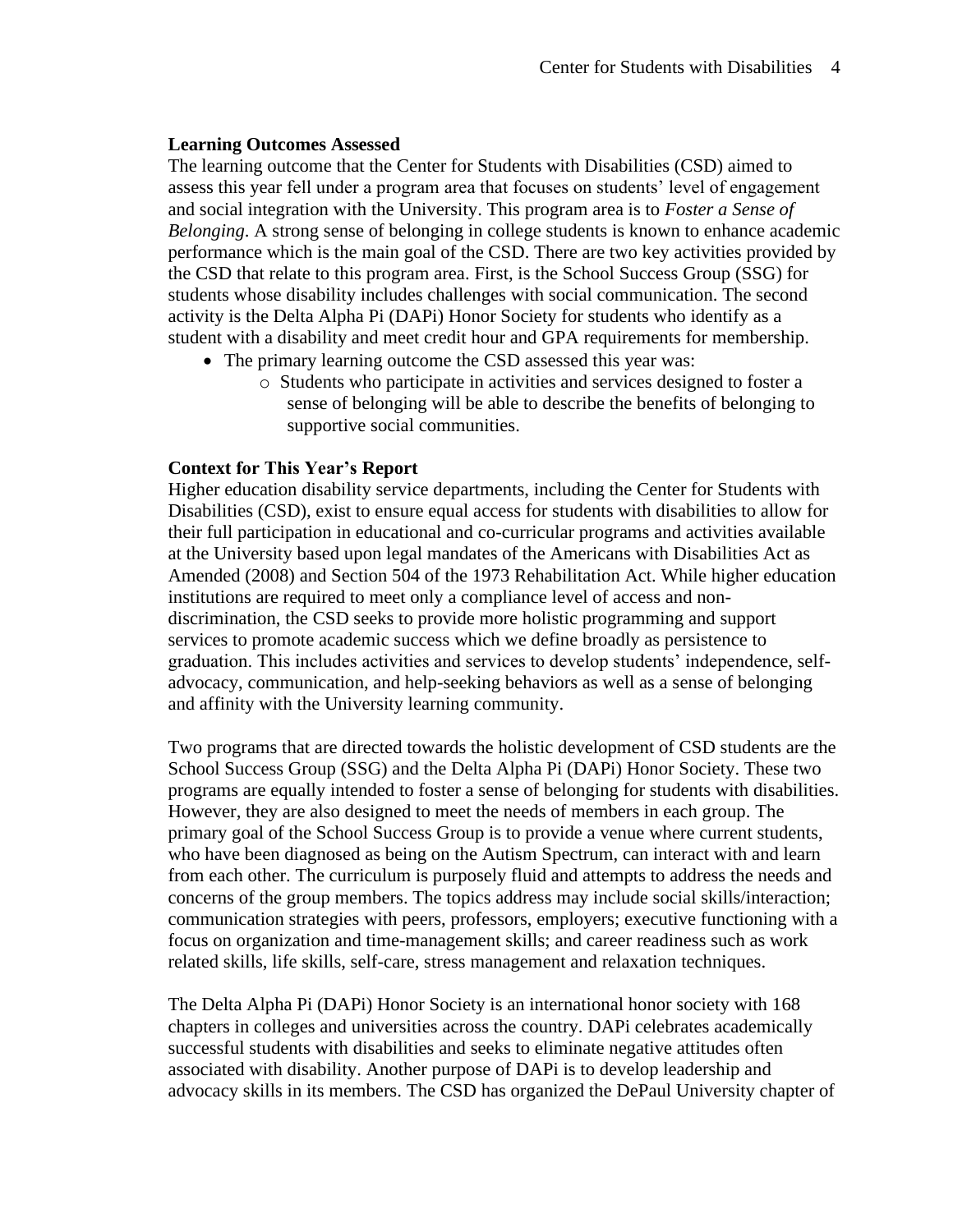DAPi (Zeta Delta) with the goal of engaging students with disabilities to take action to raise awareness of the accomplishments of students with disabilities and create opportunities to dialog with various University stakeholders to view disability as a natural variation of diversity and promote Universal Design for Learning (UDL) in academic programs and cocurricular programming.

The goals of the School Success Group and Delta Alpha Pi Honor Society dovetail with two learning domains outlined by the Division of Student Affairs: Academic Success and Commitment to Community. The School Success Group and DAPi both foster knowledge and skills that "contribute to a successful educational experience" and are "necessary for living and working in a pluralistic society". The University learning goals and outcomes aligned with this assessment project include intellectual and creative skills; personal and social responsibilities; and intercultural and global understanding.

It has been 30 years since the Americans with Disabilities Act of 1990 was enacted. Since the groundbreaking legislation was introduced the number of college students with disabilities has increased significantly and students with disabilities constitute a substantial percent of all college students (Ali, 2020). Still, Ali (2020) finds that a large portion of current students with disabilities feel there is not full and equitable access for college students with disabilities. Ali (2020) reported that dozens of interviews with college students with disabilities reveal that students "have faced significant difficulty with accessibility and accommodation beyond just physical barriers, and that this has affected their sense of belonging on campus". This reporting indicates that despite compliance with legal mandates for equal access, college students with disabilities are still facing attitudinal barriers that negatively impact their success and persistence. While disability service offices are responsible for compliance in accommodating college students with disabilities, "this narrow requirement can limit higher education institutions to merely emphasize accommodations as opposed to proactive initiatives that can promote development of belonging" (Vaccaro, Daly-Cano, & Newman, 2015, p. 683). Vaccaro et al. (2015) recommend disability service professionals collaborate with other functional areas in the creation of campus wide policies that promote a sense of belonging and self-advocacy for students with disabilities.

Attitudinal barriers faced by college students with disabilities from peers and faculty play a role in diminishing a student's sense of belonging in the institution. Goslan and Rudick (2016) note "that a negative sense of belonging (e.g. not fitting in or feelings of rejection and invisibility) within and by the university was a major contributing factor to the high attrition rate of students with disabilities" (p. 103). Other researchers have found "that if new students do not start to feel like they 'belong' within eight weeks of arriving on campus they are at especially high risk for dropping out" (Leake & Stodden, 2014, p. 403). A truly inclusive and accessible campus environment portrays a sense that all are welcome here (Vaccaro et al., 2015). When examining experiences of traditionally underrepresented college students, Aquino, Alhaddab, and Kim (2017) found that a sense of belonging was lower for students with disabilities than their non-disabled peers. Additionally, Aquino et al. (2017) found that minority students with disabilities perceived campus diversity efforts lower than their non-disabled, underrepresented peers. This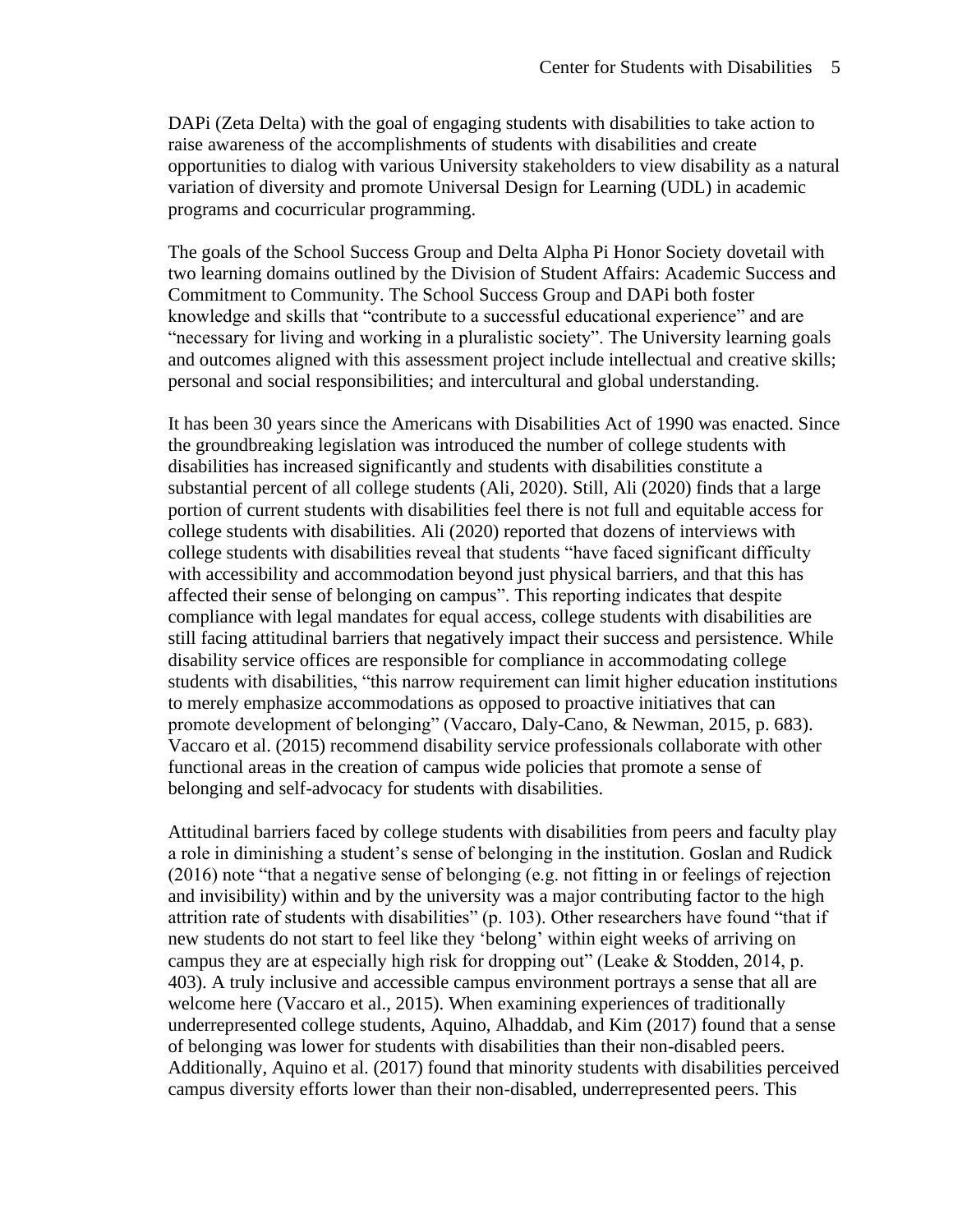highlights "the significant role disability plays in influencing student attitudes toward and views of diversity on campus" (Aquino et al., p. 58, 2017). These key findings strongly position the CSD School Success Group and DAPi Honor Society to impact the sense of belonging for students who participate.

### **IV. Data Collection & Methodology**

#### **Population and Sample**

Among the broader community of 849 students with disabilities enrolled in the Center for Students with Disabilities (CSD) to receive reasonable accommodations during the winter 2020 term, the population for this assessment included 35 students in total with 6 students from the School Success Group and 29 students from the Delta Alpha Pi Honor Society. This population was selected because of the learning expectations associated with these two activities. A census sample was used where all members of these groups were invited to participate in this project. This sampling decision is appropriate for this assessment as the CSD assessment question is "To what extent are students who participate in the CSD School Success Group (SSG) and Delta Alpha Pi (DAPi) International Honor Society able to describe the benefits of belonging to a supportive social community"? The CSD is specifically seeking information about the learning of participants in these groups and not focused on generalizing the findings to the broader CSD population.

### **Data Collection**

To collect data from our sample the CSD used a Qualtrics survey (*See* Apendix A & B). The survey utilized a reflection prompt specific to either the School Success Group or the Delta Alpha Pi Honor Society Group to elicit evidence of student learning. The survey also included two additional questions to measure students' perceptions of their experiences. These Likert Scale questions were intended to assess the likelihood the student would recommend the group to other students. The additional question was a satisfaction rating scale to determine satisfaction with components of the group such as facilitator preparation and feeling welcome in the group. The survey was created by this writer with assistance from D. Scott Tharp, Student Affairs Assessment & Effectiveness Specialist. The survey was not integrated into the existing activities of either the SSG or DAPi groups. The survey link was emailed to students and open for students to complete over a three-week time span. The first email was sent to group participants on May 12, 2020. Reminder emails went out on May  $19<sup>th</sup>$  and May  $27<sup>th</sup>$  which included the last day the survey would be available which was June 1, 2020. Additionally, the weekly facilitators for the SSG provided reminders for students to respond to the survey. As all students in the sample have a disability(s), the survey offered an alternative format of an in-person or phone interview in the event the disability presented a barrier to completion of the survey. No participants in the sample population requested an alternative format to complete the survey.

## **Data Analysis**

A qualitative method of analysis was used for this assessment project. A Sense of Belonging rubric was created by this writer to classify the extent to which participants in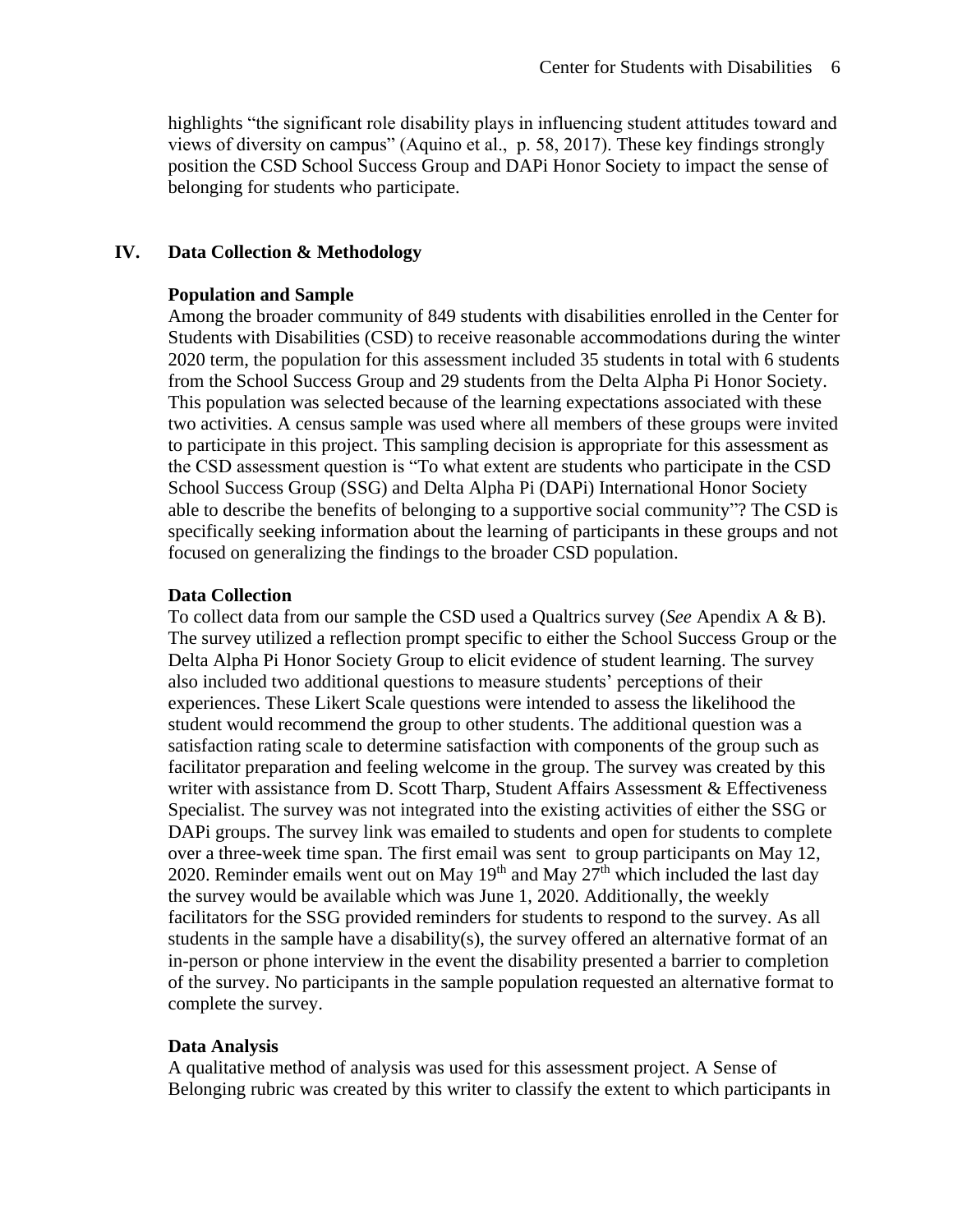the School Success Group (SSG) and the Delta Alpha Pi Honor Society (DAPi) were able to describe the benefits of belonging to a supportive social community (*See* Appendix C). The rubric was created based on the requirements of the prompt itself and the depth and language of the prompt. The depth and language of the prompt criteria was guided by findings from Kimball, Friedensen, and Silva (2017) examining the role of disability in engaging college students with disabilities. Kimball et al. (2017) identified four main areas of engagement that students with disabilities feel are most important; experiences of their disability in the classroom, access to a variety of support at the institution; supportive peer networks; and the relevancy of disability identity. Language used by participants in their study was incorporated into the Sense of Belonging rubric which was scored by this writer. The rubric consisted of a total of 3 domains (i.e., depth & language of reflection; personal benefit examples; other/university benefit examples) each with three scale points (i.e., below expectations worth 0 points; meets expectations worth 1 point; exceeds expectations worth 2 points). A student could receive a total score between 0 and 6 points. Students scoring 3 or better are considered to have an acceptable or better performance on the assessed learning outcome. The threshold of a score of 3 to be considered acceptable or better performance reflects a holistic view of the student. This assessment project did not control for variables such age, gender, race, academic standing or status, multiple disabilities, etc. It is an assumption that every participant is able to achieve at the same academic level. This assessment project is examining the totality of the rubric domains and not simply that a participant met expectations in all three domains to demonstrate learning. Descriptive data of the rating scale questions was used to support or provide additional context to participants' responses to the reflection prompt.

#### **Participant Consent**

The CSD incorporated informed consent through the survey administered to participants (*See* Appendix A & B). The language that introduced the survey specifically mentioned their participation was voluntary and required they agree or not agree to participate. Furthermore, it informed students they could end the survey at any time with no penalty for not completing the survey. Participants were informed that their CSD enrollment and associated accommodations as well as their membership in either group would not be affected by their decision to participate or not participate. Participants information was kept secure in the Qualtrics system which requires secure login access. Only participant responses were exported for analysis and not any identifiable participant information. Institutional Review Board (IRB) approval was not necessary for this assessment, as it will not be used for distribution or publication purposes.

#### **V. Data & Findings**

#### **Response Rate and Demographics**

In total, 14 students participated in this project yielding a 40% response rate. This included five students from School Success Group and nine students who completed the Delta Alpa Pi Honor Society. This is a relatively low response rate, but the goal of the assessment project is not intended to generalize findings to the entire CSD population. Rather, our goal is to assess the extent to which students who participate in SSG and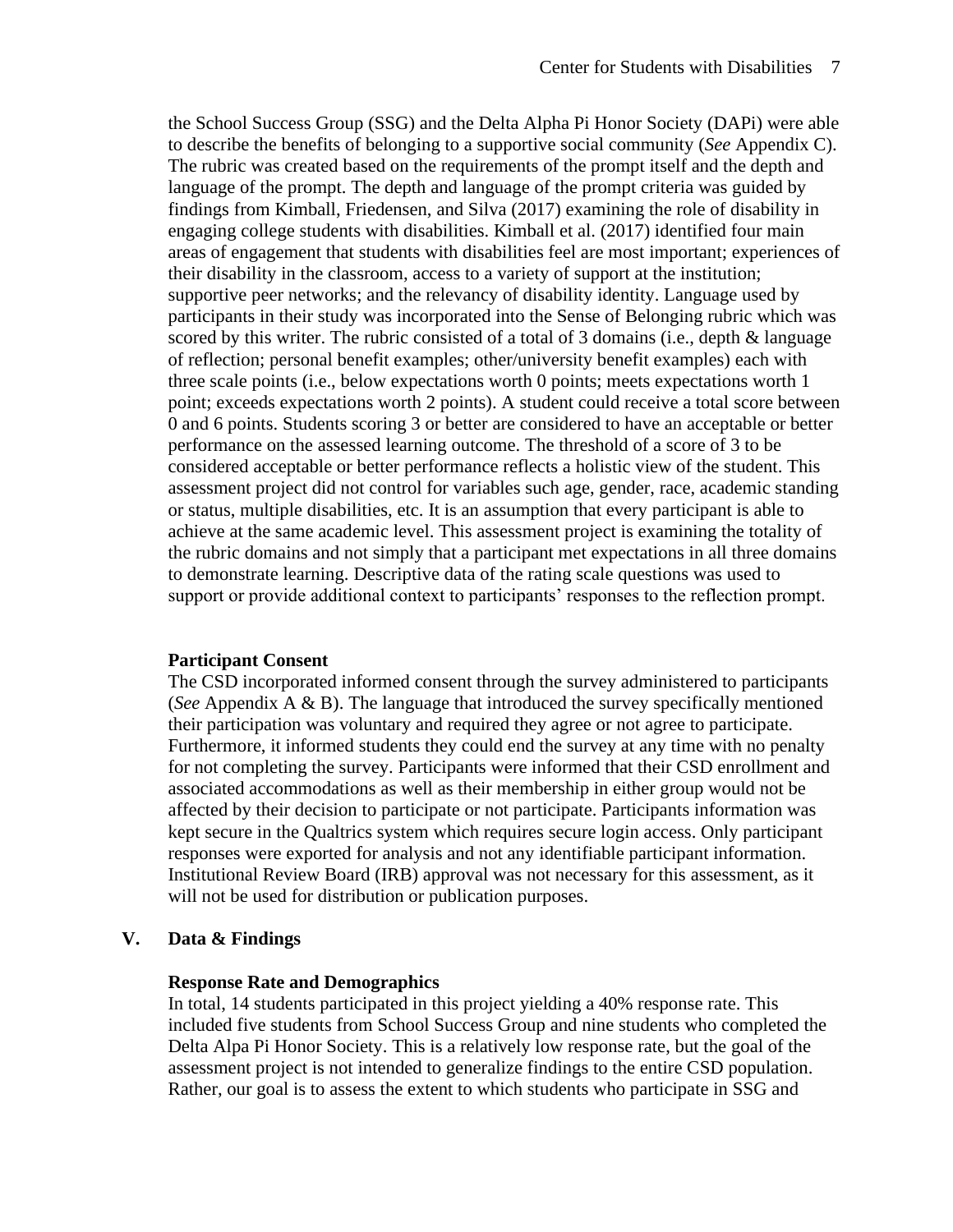DAPi have met our learning outcome of fostering a sense of belonging. No other demographic information was collected such as year in school, gender, etc.

# **Key Findings**

The key findings of this assessment project is that only a little over half of the participants were able to demonstrate acceptable or better performance in describing the benefits of belonging to a support social group. Two of the five students in the School Success Group (SSG) displayed acceptable or better performance in their response to the reflection prompt. Six of the nine students in the Delta Alpha Honor Society (DAPi) group scored in the acceptable or better performance in their response to the reflection prompt. In total, 57% of participants were able to sufficiently demonstrate their learning. Regardless, for DAPi participants there were two themes their responses revolved around. The first was their academic performance and the other was the connection to other students with disabilities. Participants in the SSG valued the opportunity to socialize and get help with making friends. Additionally, these findings highlight the strengths and challenges of the two different populations with very differing needs.

Sudent responses to the rating scale questions indicated more positive experiences. On a scale of 0-10 rating the likelihood that participants would recommend one of the programs to their peers, six rated the likelihood at a ten, five rated it at a nine, and three rated it at an eight. When rating their satisfaction with characteristics of the group eleven students responded they were very satisfied with feeling welcome in the group and three were satisfied. With regard to their experiences with other members, eight participants responded they were very satisfied and six were satisfied. The discrepancy between reflection prompt and perceptions on the rating scales could be indicative of a written expression disability, ADHD, anxiety disorder, etc. The only demographic information collected on the 14 total participants was that they all have diagnosed disabilities and are enrolled with the Center for Students with Disabilities (CSD) and they are all undergraduate students.

| <b>Program Level</b><br><b>Learning Outcome</b>                           | Number of<br><b>Students</b><br><b>Assessed</b> | <b>Number of Students with</b><br><b>Acceptable or Better</b><br><b>Performance</b> |
|---------------------------------------------------------------------------|-------------------------------------------------|-------------------------------------------------------------------------------------|
| Describe the benefits of<br>belonging to supportive<br>social communities | 14                                              |                                                                                     |
|                                                                           |                                                 |                                                                                     |

*\*\*\*Students scoring 3 or higher on the Sense of Belonging Rubric are considered to display acceptable or better performance.\*\*\**

## **VI. Discussion & Interpretation of Findings**

• A slight majority of participants met the learning outcome; however, this was lower than expected.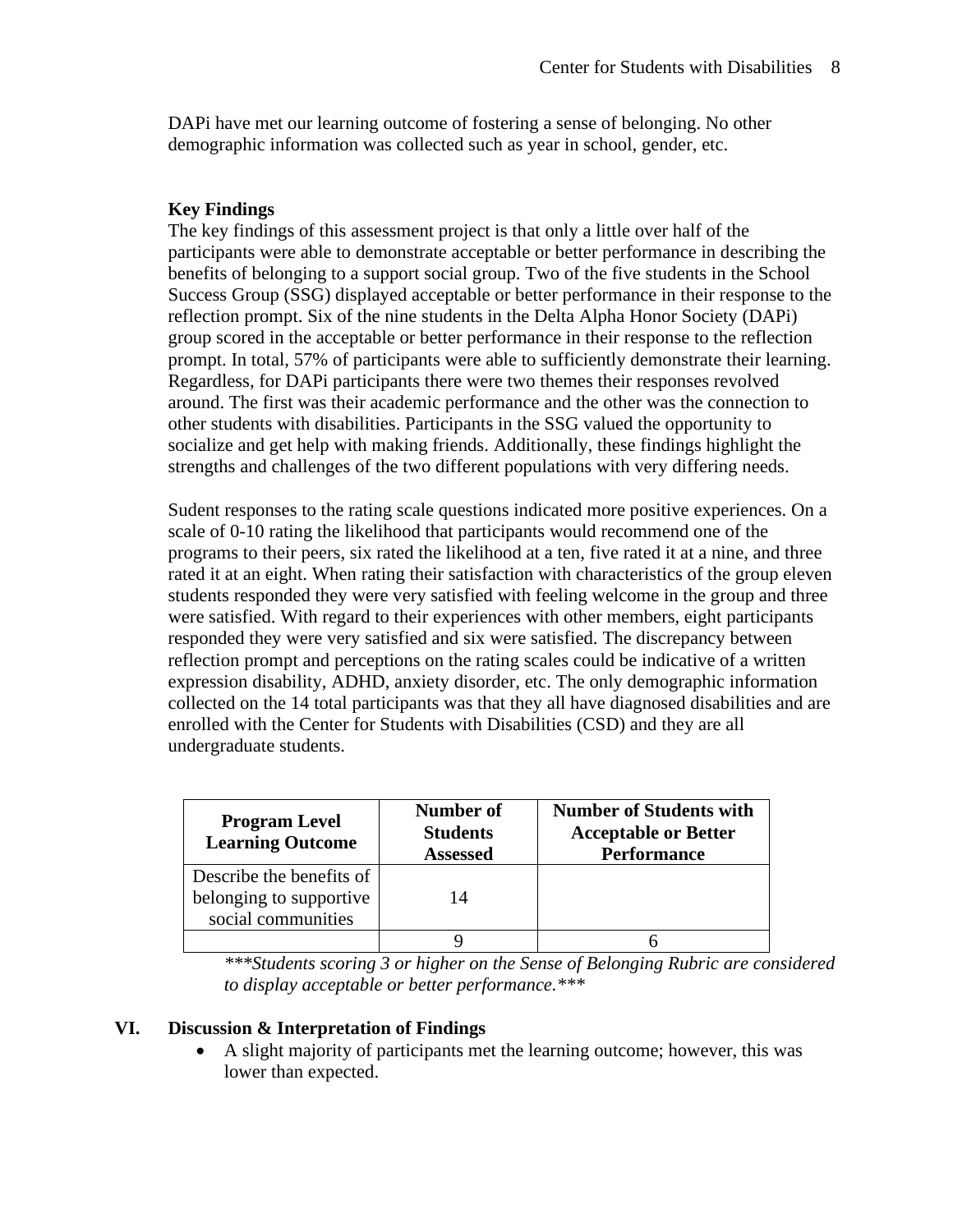- CSD students participating in the School Success Group (SSG) and the Delta Alpha Pi (DAPi) International Honor Society overall are not achieving acceptable or better performance in the CSD learning outcome to describe the benefits of belonging to supportive social communities. These programs have the potential to provide this type of learning for CSD students. However, they were not originally designed with this outcome in mind despite being a departmental activity that mapped with the CSD and program area and learning outcomes. These programs were ad-hoc based on anecdotal experiences and observations of CSD staff.
- It is interesting to note that five of six students belonging to the School Success Group (SSG) participated in the assessment project. This is compared to nine of 29 students in the Delta Alpha Pi (DAPi) Honor Society. These students received reminders to complete the survey during their weekly group meetings. DAPi group members only received the three email invites to participate. Also, interesting to note is that this weekly group of five or six students is facilitated by two professional staff members with a structured curriculum. DAPi members are officially a student organization with a president, vice-president, treasurer, and secretary who are largely responsible for meetings and events. While this may give the appearance of a more engaged and responsible student, DAPi members may also benefit from more structured activities.
- DAPi participants often remarked on the positive impact to their academics they have experienced since joining the honor society. These students have already met a GPA requirement of 3.1 in order to be inducted. However, the perceived status of being involved in an academic honor society has pushed them to continue or better their academic performance. This suggests there are benefits to helping students develop a positive self-perception and that additional efforts be made in this area for students with disabilities.
- SSG participant's prompts were mostly short with three of the five responses only having one sentence. Certainly, to some degree this is reflective of their disability. However, it is clear that these students find great personal value in this weekly opportunity to socialize with other members and the staff facilitators. This suggests that these students would benefit from increased, targeted activities to further develop their social and academic communication skills. In the future, a different approach to data collection should be considered and might include controlling for diagnosed disabilities.
- Obvious limitations of this assessment project are the low response rate from the sample population. Furthermore, as just noted above a phone or in-person interview would have yielded more pertinent data to be analyzed and interpreted. The type of disability may impact whether or not the student chose to participate as well as their ability to complete the reflection prompt and is a weakness in this assessment. Both the SSG and DAPi are relatively new supports available to CSD students. SSG began informally in winter term 2017 and DAPi was established at the University in January 2019. These two programs have not been previously assessed and will benefit from findings of this assessment project.
- This year's assessment project will inform all CSD professional staff to find ways to help students internalize the benefits of belonging to a supportive social community, assist students in developing positive self-perceptions in daily or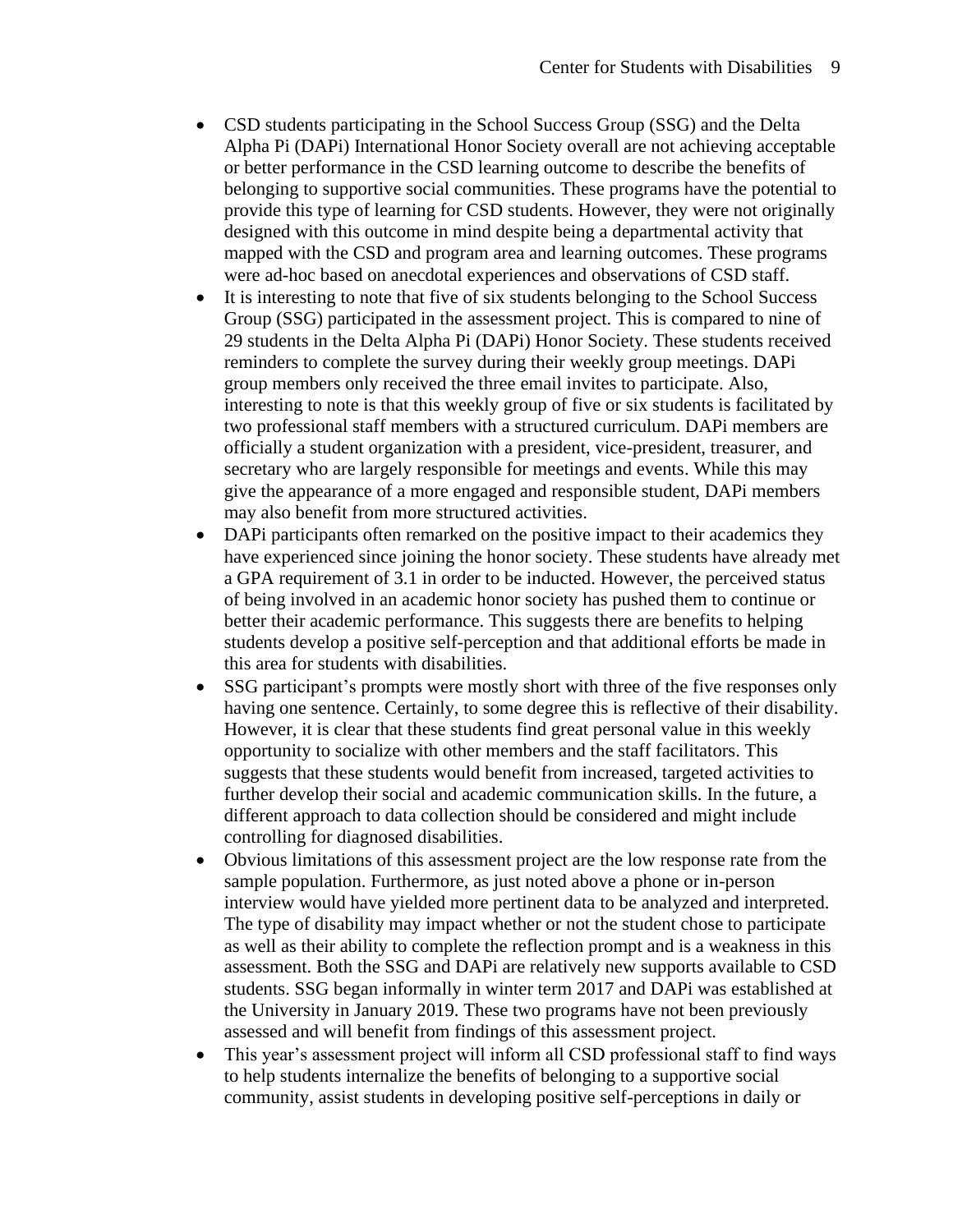informal interactions, and finding ways to increase socialization activities for our students.

### **VII. Recommendations and Plans for Action**

### **Recommendations**

- It is recommended that a committee be formed with several CSD staff to review current SSG and DAPi activities and more formally prescribe and create intentional learning experiences for these programs. The learning experiences should be specifically designed with research-based tenets of fostering a sense of belonging for students with disabilities. Additionally, the learning experiences should include regular reflective activities to monitor student learning. As stated earlier, the SSG and DAPi were not originally designed with CSD learning outcomes in mind despite being a departmental activity that mapped with the CSD and program area and learning outcomes.
- CSD students have diverse needs that span a range from support with social communication to developing their academic potential and finding leadership opportunities to engage the University community on disability-related issues. The CSD should collaborate with institutional partners to bring a variety of activities to these programs to meet the diverse needs of CSD students and challenge successful students to go further. The committee established above will determine appropriate departments to collaborate with and detail a rationale along with program improvements due the first week of spring 2022 term.
- As greater numbers of students with disabilities enroll in the University needing reasonable accommodations, the CSD may wish to look into external support programs that have a high-touch format to provide more intensive services for students with communication and social needs. SSG students found great value in an opportunity to socialize and make friends. Additional opportunities to participate in similar and/or more extensive programs should be an available option. For example, CSD staff members Lavonne Kopca, Susan Nash, and Annie Racicot-Snyder attended a presentation by Adam Wouk, the manager of Joliet Junior College. Adam has partnered with various community and corporate entities to create an intensive and affordable program for college students with disabilities that "strives to create an affordable, inclusive and supportive experience in which students with ASD and mental health challenges have the necessary resources to help them thrive academically, Socially/emotionally and developing a career identity". This recommendation has the potential to take student learning provided through the SSG further and have a stronger impact on student success and retention.

#### **Action Plan**

• Due to the COVID-19 pandemic, the action plan below cannot be successfully implemented during the 2020-2021 academic year. Therefore, target dates are delayed until the 2021-2022 academic year to comprehensively implement the recommendations above and actions stated here.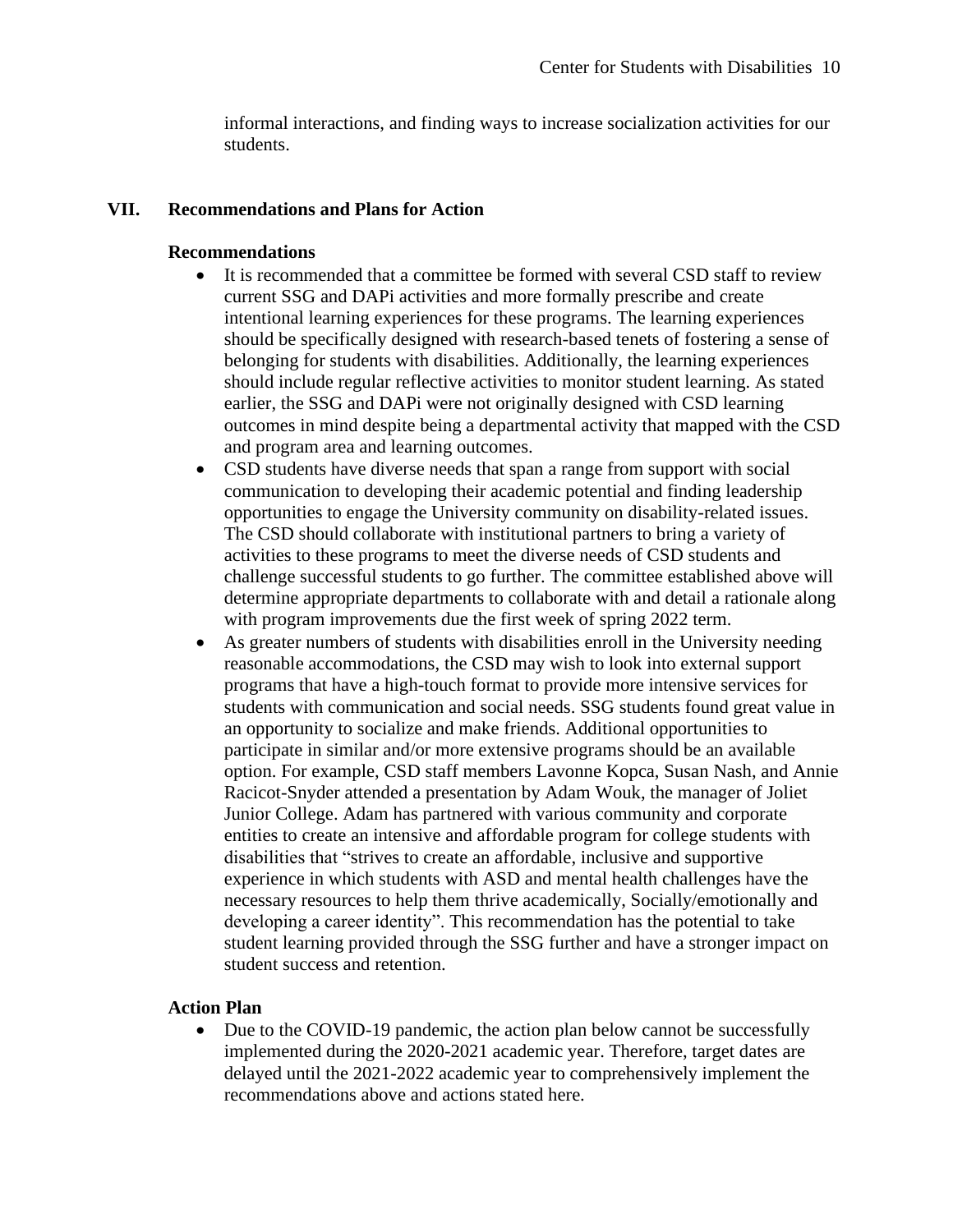- A committee of 4-5 CSD staff members should be established to research and design activities for SSG and DAPi that have evidenced-based strategies for fostering a sense of belonging or promoting social and academic integration for students with disabilities. A realistic timeline for establishing this committee would be during Spring of the 2020-2021 academic year to detail the charge of the committee and schedule meeting times and locations. The committee will complete its work throughout the 2021-2022 academic year. The committee should provide a report to this writer and facilitators of the SSG and DAPi advisor by week 10 of the Spring 2022 term.
- University departments and staff should be identified that are well-positioned to contribute to promotion of CSD learning outcomes for SSG and DAPi participants. CSD and these University partners should strive to create programming that effectively meets the needs of students and supports CSD, Student Affairs, and University learning outcomes and goals. It will be important to look beyond divisional partners to bring the depth and breadth necessary to create meaningful programming. The committee established above will determine appropriate departments to collaborate with and detail a rationale along with program improvements by week 10 of the Spring 2022 term.
- External community agencies as well as other colleges/universities should be systematically reviewed to determine the efficacy of creating similar student support resources targeted for students with disabilities. In this time of more stringent budget constraints, the CSD should have a goal to identify free or lowcost options. CSD Graduate Interns should lead this endeavor and will lend a student-perspective to the findings. Graduate Interns will also work through the 2021-2022 academic year under the guidance of this writer. The data from this research should be made available to this writer by week 3 of the Spring 2022 term.
- The SSG facilitators and DAPi advisor should be prepared to implement the activities into meetings or events starting in Autumn of the 2022-2023 academic year.

## **Sharing the results**

- The results of this assessment plan would have typically been shared with CSD staff at the beginning of the year staff retreat. However, due to the pandemic and the extension to submit the assessment project, the results will be shared at the first staff meeting of winter term.
- CSD will share the results with students in our quarterly newsletter. Additionally, this writer will be available to meet with students who would like more information. This will include student participants.
- The assessment project will be shared with the University community during the Assessment Symposium to be organized by the Division of Student Affairs. Ultimately, the assessment project will be available on the Student Affairs website for external stakeholders review.